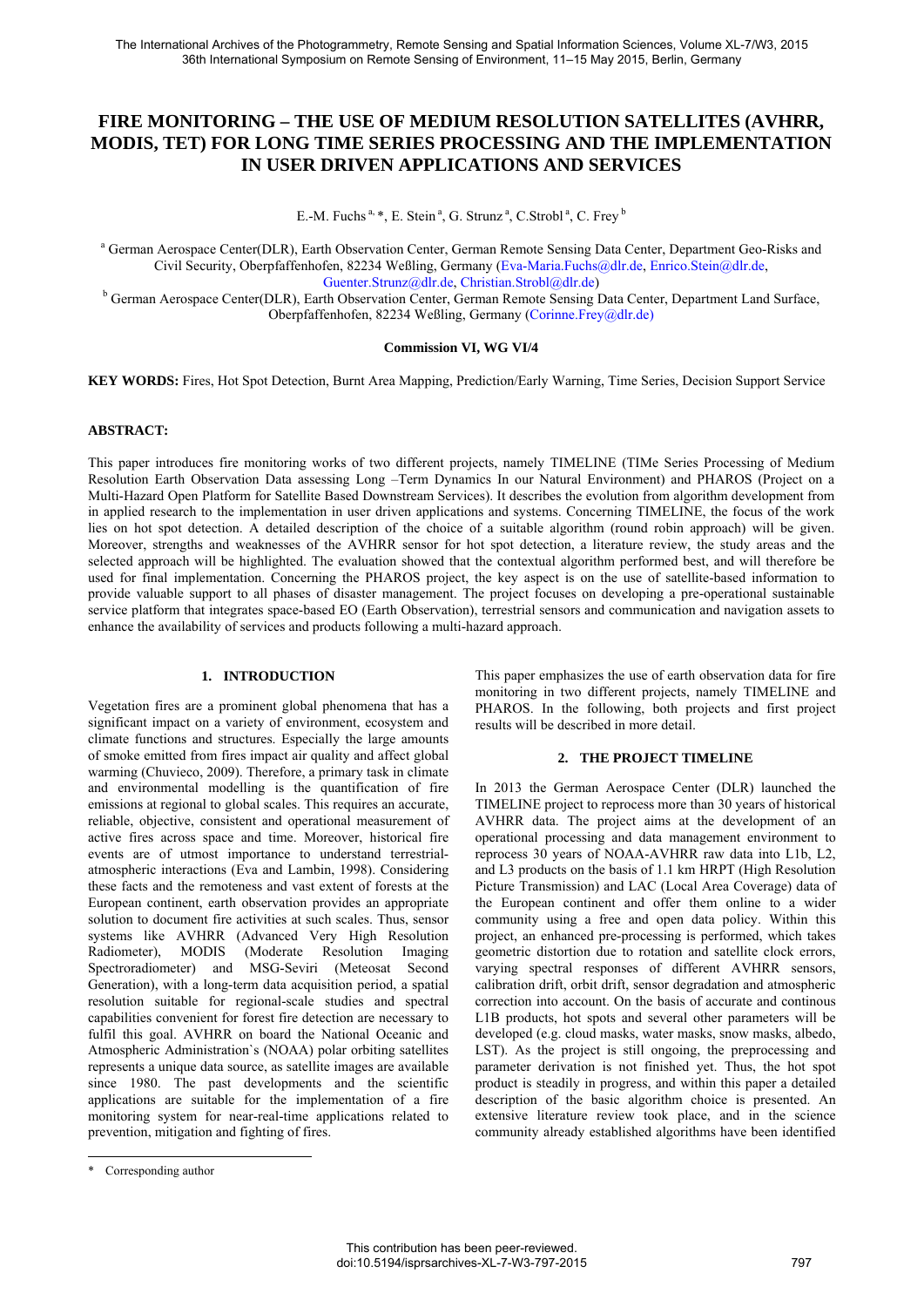(i.e. multi-threshold method, contextual method and statistical methods) and tested. In the following strengths and weaknesses, the physics and already applied algorithms of AVHRR for hot spot detection will be explained in more detail.

# **2.1 Limits of hot spot detection with AVHRR**

AVHRR was not actually designed to detect wildfires, but mainly for weather surveillance and sea surface temperature management. Thus, the sensor is not abundantly usable for fire detection, and contains some weaknesses: The contrast between fires and normal earth temperatures is so sharp that, during daytime, not only fires, but also highly reflective soils or sunglint easily saturate channel 3 (Langaas and Muirhead, 1988). The quite low spatial resolution of 1.1 km at nadir means low contextual information. Moreover, the wide scan angle (+/- 55°) causes degradation in spatial resolution up to 2.5 km x 7 km in the scene margins. In addition, no AVHRR specific, but earth observation specific problems concerning active fire detection include obscuration by clouds, contamination of temperatures by clouds (Robinson, 1991), and absorption and reflection of radiant energy from fires by overstorey canopy. Moreover, fires typically manifest a strong diurnal rhythm, varying over time and space. Thus, fire measurements from a sensor platform with a fixed hour of observation may have strong biases that are difficult to eliminate.

Nevertheless, NOAA-AVHRR offers suitable possibilities for wildfire detection. It encompasses several wavelengths important for fire detection (Li et al., 1997), provides the longest time-series available, and exhibits an appropriate relation between coverage and spatial resolution.

# **2.2 Physics of hot spot detection**

Emissions of active fires vary from 500 K for smoldering fires to about 1200 K for flaming fires (Kennedy et al., 1994). According to Wien`s displacement law, the radiation peak from objects emitting at these temperatures is around 2-6 µm. Therefore, AVHRR channel 3 is suitable to detect fires. Moreover, in the middle-infrared, fires radiate intensely (to about 1500 times) against a low-energy background. Thus, fires occupying just a small part of a pixel can be detected. AVHRR channel 4 is much less sensitive to such temperatures (to about 45 times) than channel 3, and is not affected by solar reflection. For this reason differences in brightness temperature between channel 3 and 4 can be used to avoid false alarms due to highly reflective soils, naturally warm surfaces and sun glint (Kaufman et al., 1990).

# **2.3 Developed algorithms for hot spot detection with AVHRR**

Due to the limited extent of this paper, just a selection of literature can be given. Considering the long time availability of AVHRR, forest fires in various biomes and landscapes have been investigated, e.g. tropical forests (Eva and Flasse, 1996, Justice et al., 1996, Kaufman et al., 1990, Malingreau et al., 1985, Pereira and Setzer, 1993), boreal areas (Cahoon et al., 1994, Chung and Lee, 1984, Boles and Verbyla, 2000, French, 1995, Kasischke and French, 1995, Li et al., 2000, Rauste et al., 1997, Soja et al., 2004), straw burning (Cracknell and Saradjian, 1996, Muirhead and Cracknell, 1985, Saull, 1986), savannahs (Kennedy et al., 1994, Langaas and Muirhead, 1988, Pereira and Setzer, 1996) and the Mediterranean (Chuvieco and Martin, 1994, Fernández et al., 1997, Illera et al., 1995). Various different methods for hot spot detection have been

developed. First, methods relied on the detection capabilities of channel 3 (Chuvieco and Martin, 1994, Dozier, 1981, Pereira and Setzer, 1993). Afterwards multi-threshold algorithms have been developed, which are based on the definition of empirical thresholds for decision tests (Arino and Melinotte, 1998, Dowty, 1996, Kaufman et al., 1990, Kennedy et al., 1994, Li et al., 2000, Pereira and Setzer, 1993, Pozo et al., 1997, Rauste et al., 1997). Moreover, contextual algorithms which exploit the strong temperature contrast among hot fire pixels and its cold background by calculating spatial statistics (e.g. average values and standard deviation) within variable sized windows around candidate fire pixels have been developed (Boles and Verbyla, 2000, Eva and Flasse, 1996, Fernandez et al., 1995, Flasse and Ceccato, 1996, Giglio et al., 1999, Harris, 1996, Justice et al., 1996, Ressl et al., 2009, Soja et al., 2004, Stroppiana et al., 2000). In addition, various other methods relying on statistical approaches applied to historical satellite records have been developed (Cuomo et al., 2001, Kalpoma and Kudoh, 2006, Kudoh and Noguchi, 1991, Pergola et al., 2004).

In order to find the most suited method, a round robin approach has been applied. Thus, a basic form of two different methods without any enhancements (e.g. sun glint rejection, viewing geometry, etc.), namely the multi-threshold and the contextual algorithm, have been implemented and tested. The examination of statistical approaches which require the processing of large amounts of pre-scenes of the actually studied scene was not feasible given the actual processing environment of the TIMELINE system.

# **2.4 Study areas and data set**

Europe offers a high diversity of ecosystems with tundra, alpine tundra, taiga, montane forest, temperature broadleaf forest, Mediterranean forest and temperate steppe. The main natural vegetation cover is mixed forest. With the exception of the Far East coast, precipitation decreases to the north and east. Thus, whilst western Europe has an oceanic climate, eastern Europe has a drier, continental climate. Parts of the central European plains have a hybrid oceanic/continental climate. The Mediterranean Basin is influenced by a warm maritime climate, with wet and mild winters and dry and hot summers. In order to perform the round robin approach, different regions all over European i.e. Spain, Portugal, Baltic, North Africa, central Europe, Italy and Scandinavia, and different seasons have been selected. Finally, twenty subsets of AVHRR images have been analyzed.

Hot Spots derived by MODIS (MOD-14A2) Aqua and Terra have been chosen as evaluation layers for the AVHRR derived products. The MODIS active fire product is internationally acknowledged and successfully validated for various biomes (Csiszar et al., 2006, Morisette et al., 2005).

# **2.5 Round Robin approach**

Two basic daytime methods, the multi-threshold algorithm and the contextual algorithm, have been implemented and tested. In the following, the multi-threshold algorithm, the contextual algorithm and their performances are described. Finally, a summary explains which algorithm has been chosen for implementation. Please notice that a very basic form of both algorithms has been tested. Hence, different thresholds, but no further enhancements, like sun glint rejection, land use/ land cover or different viewing geometry has been used for evaluation.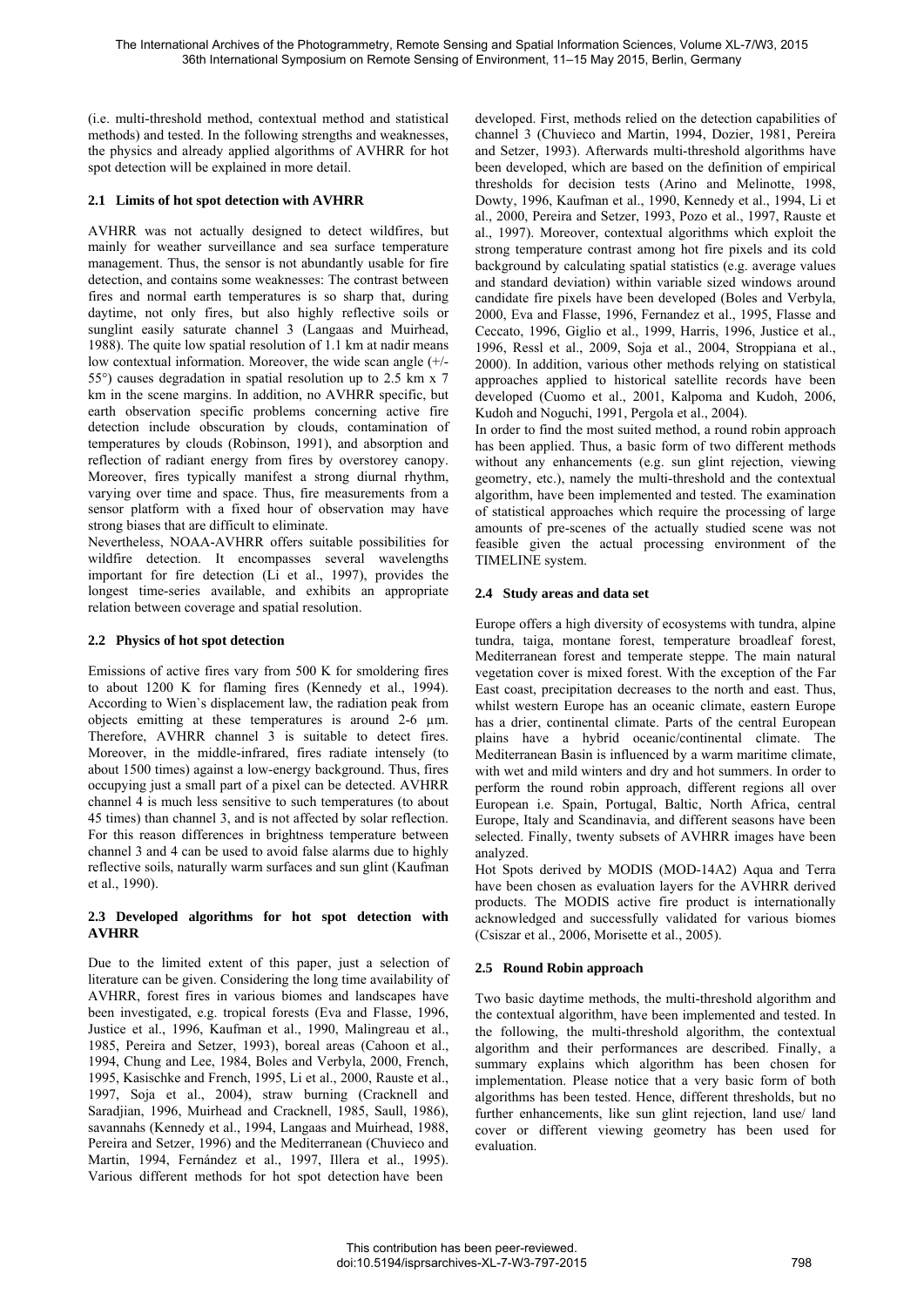**2.5.1 Multi-Threshold:** A fully automated multi-threshold algorithm has been implemented in the Interactive Data Language (IDL). First, water and cloud pixels have been masked out using preliminary water and cloud products available within the TIMELINE project. Afterwards, different thresholds for the mid-infrared channel (ch3), and the difference of ch3 and channel 4 (ch4) (thermal-infrared) have been investigated. Brightness temperature (Tb) values in an interval of two degrees from 310 K to 320 K have been used, which resulted in following codomain:

$$
Tb (ch3) > x \tag{1}
$$

$$
IW := [310; 320] = x \in \{310, 312, 314, 316, 318, 320\}
$$

These threshold values have been chosen according to information from literature (Arino and Melionotte 1998, Boles and Verbyla 2000, Chuvieco and Martin 1994, Giglio et al. 1999, Li et al. 2000) and the saturation capabilities of ch3, which varies from 320,5 (AVHRR-2 onboard NOAA-07) to 322,0 (AVHRR-2 onboard NOAA-09) (Csiszar and Sullivan 2002). To eliminate false alarms due to highly reflective soils, difference values of ch3 and ch4 have been added. By literature review (Arino and Melinotte 1998, Boles and Verbyla 2000, Kennedy et al. 1994, Li et al. 2000), values ranging from 10 K to 16 K have been chosen. Again, an interval of two degrees has been used, which resulted in following codomain:

$$
Tb (ch3) > Tb (ch4) + y \tag{2}
$$

$$
IW := [10; 16] = y \in \{10, 12, 14, 16\}
$$

**2.5.2 Contextual:** A fully automated contextual algorithm has been implemented in the Interactive Data Language (IDL). First, water and cloud pixels have been masked out. Afterwards, different thresholds for ch3 have been investigated. In order to detect smaller and cooler fires, the brightness temperature (Tb) thresholds are lower than the values for the multi-threshold algorithm, and lie between 310 K and 311 K (Eva and Flasse 1996, Flasse and Ceccato 1996, Giglio et al. 1999, Nakayma et al. 1999, Ressl et al. 2009, Stroppiana et al. 2000). Both values have been tested:

$$
Tb (ch3) > x \tag{3}
$$

$$
IW := [310, 311] = x \in \{310, 311\}
$$

Similar to the multi-threshold algorithm, false alarms are avoided by using a fixed threshold in the difference of ch3 and ch4. The codomain was evaluated by literature review (Eva and Flasse 1996, Flasse and Ceccato 1996, Giglio et al. 1999, Ressl et al. 2009, Stroppiana et al. 2000) and resulted in following values:

$$
\Delta[Tb(ch3) - Tb(ch4)] > y \tag{4}
$$
  
\n
$$
IW := [6, 12] = y \in \{6, 8, 10, 12\}
$$

If a pixel fulfils both requirements, it is declared as a potential fire pixel. Fire pixels are hotter than their neighbouring pixels. Thus, a moving window was implemented which calculates the mean values and the mean standard deviation values of the neighbourings of a potential fire pixel. The window is called moving window, because it grows from a 3x3 pixel window to a

15x15 pixel window until it contains 25 % or at least 3 valid pixels. A valid pixel is a pixel which is not classified as a potential fire, as water or as cloud. A potential fire gets classified as fire, if it fulfills following requirements:

$$
Tb(ch3) > Tbg(ch3) + 2 Tbg \sigma(ch3) + 3K
$$
 (5)

 $[Tb(ch3) - Tb(ch4)] > Tbg(ch3-ch4) + 2 Tbg σ(ch3-ch4)$  (6)

Where:

 $Tbg(ch3)$  = mean value of  $Tb(ch3)$  in the moving window

Tbg  $\sigma$  (ch3) = mean value of the standard deviation of Tb(ch3) in the moving window

Tbg(ch3-ch4) = mean value of Tb(ch3) - Tb(ch4) in the moving window

Tbg  $\sigma$  (ch3-ch4) = mean value of the standard deviation of  $Tb(ch3) - Tb(ch4)$  in the moving window

In literature, the threshold value between a potential fire pixel and its background pixels (term  $(5)$ ) is constantly set to 3 K (Eva and Flasse 1996, Flasse and Ceccato 1996, Nakayma et al. 1999, Ressl et al. 2009, Stroppiana et al. 2000). Thus, no other values have been tested. If not enough valid background pixels could be found (valid pixels  $\leq$  25 %), the potential fire pixel is classified as no fire.

### **2.6 Evaluation of Round Robin**

Hot Spots derived by MODIS have been chosen as evaluation layers for the AVHRR derived products. For validation, the closest possible MODIS scene has been selected. Sensor inherent errors (e.g. geometrical displacement) have been considered by putting a conservative buffer around each MODIS fire pixel. A buffer of five kilometers has been chosen, because this represents the rounded multiple of the square root of an AVHRR pixel. It has to be considered that the MODIS product itself contains limitations and weaknesses, is available twice a day, and with different acquisition times in comparison to AVHRR. The results of the multi-threshold and contextual algorithm have been evaluated three-fold:

a) Number of misclassified AVHRR-pixel within the study area,

b) Number of correct classified AVHRR-pixel within the 5 kilometer buffer around a MODIS reference pixel,

#### c) Ratio between (a) and (b)

The ratio between (a) and (b) is a simple statistical number containing several weaknesses. Nevertheless, our goal was a fast assessment of which algorithm and which thresholds perform best. Thus, for this purpose, the ratio was completely satisfying. Various thresholds of the multi-temporal and the contextual algorithm have been tested (see term (1) to (4)). Considering conditions  $a$ ) – c), a value of 314 K for (1), and 311 K for (3) performed best. After the decision for channel 3 thresholds, threshold tests for ch3-ch4 (term (2) and (4)) have been performed, and a value of 16 K for (3) and 12 K for (4) performed best. The ratio between misclassified and correct fire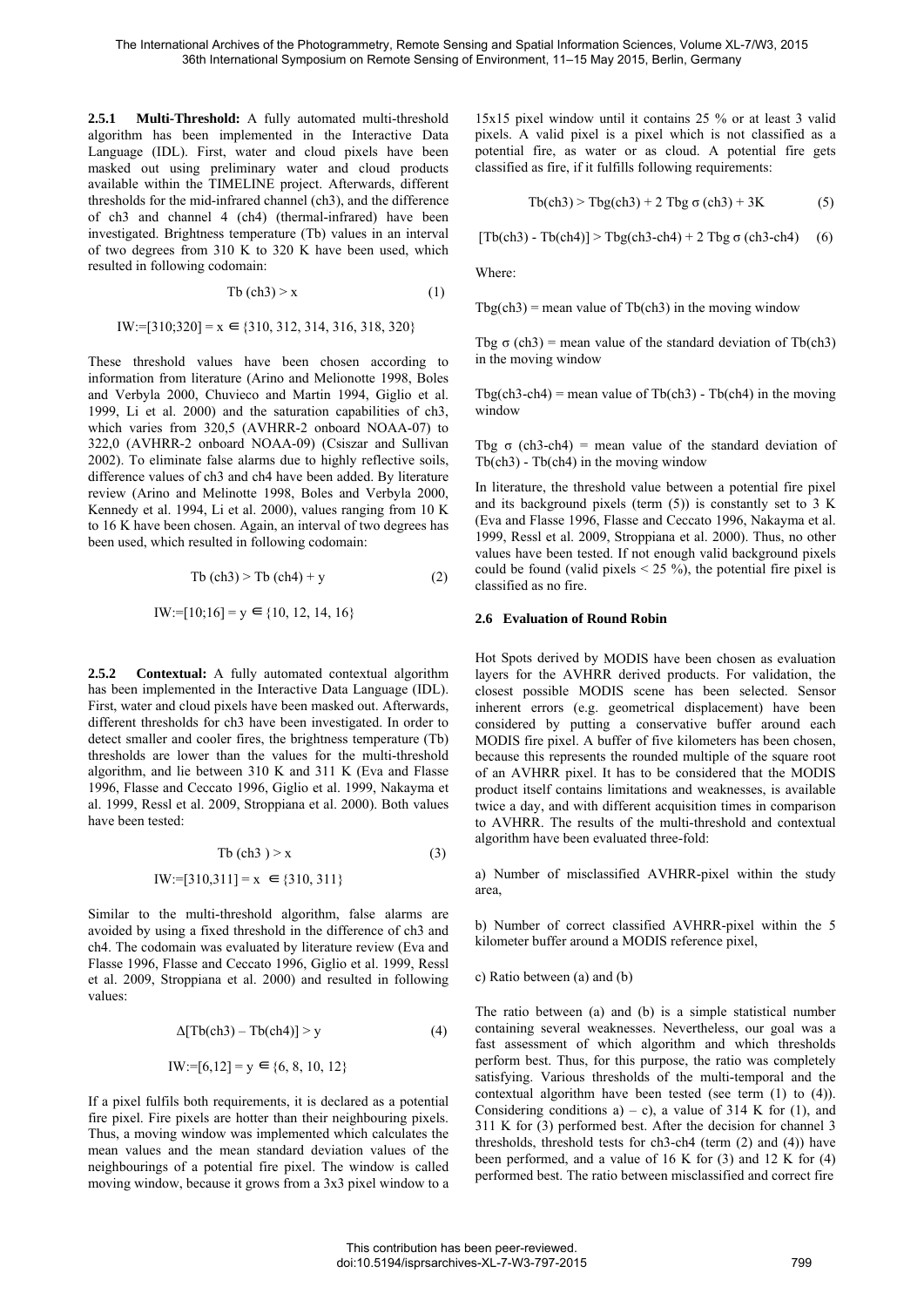pixels for the most suited threshold was 792:1 for the multithreshold algorithm, and 33:1 for the contextual algorithm. This clearly demonstrates the dominance of the contextual algorithm, which is finally chosen for further implementation. Nevertheless, a ratio between misclassified and correct fire pixels of 33:1 is not satisfying. Thus, various enhancements (e.g. sun glint rejection, using land use/ land cover information, taking viewing geometry into account, using enhanced cloud and water products, etc.) will be added to the final algorithm.

# **3. THE PROJECT PHAROS**

The foundations for Copernicus services have been established in the recent years together with significant developments in the deployment of Earth Observation (EO) infrastructure. As a result, a number of initiatives provide service concepts focusing on rapid mapping based on Copernicus data and enhanced situational awareness by combining the processed Copernicus data with modelling to elaborate forecasts and retrospective assessments for decision making support. Other systems integrate Decision Support Services for specific types of disasters and geographical locations. However, potential synergies between satellite-based Earth observation, communication and navigation are not yet fully exploited in the area of disaster management. In this context, the FP7 funded project PHAROS is aimed at designing and implementing an innovative, flexible and scalable multi-hazard open service platform which integrates space-based observation, satellite communications and navigation (Galileo/GNSS) assets to provide sustainable services for a wide variety of users in multiapplication domains, such as risk preparedness and mitigation, prediction and early detection of emergencies, population alerting and environmental monitoring, targeting several users, such as authorities and crisis managers (primary users) and noninstitutional users, such as insurance companies and research groups (secondary users). The project started in December 2013 and has duration of 30 months. (Parraga Niebla et al. 2014). Orchestrated by a software mediation platform, PHAROS will

integrate data from EO satellites and in-situ sensors, process it and provide the results to a series of key services for disaster management in its different phases, such as risk and threat simulation tools, decision support services and public alert systems. In this context, PHAROS will provide an innovative pre-operational service platform that is capable to integrate different satellite assets. The implementation of the service platform will be focused on the forest fire case and includes the following core components:

- Decision Support Services (DSS): this includes information fusion, situation assessment, Common Operational Picture (COP) and decision support.
- Simulation and Modelling Services (SMS): based on the forest fire simulation capabilities of Tecnosylva's Wildfire Analyst calculation of the forest fire spread, the behaviour, the evacuation time, and the impact analysis during an incident and risk/threat simulations (Ramirez et al. 2011).
- Alert Gateway: alert message dispatcher to warn the population through communications systems when required (Parraga Niebla et al. 2013).
- Processors and services: to detect fire hotspots and risk or affected area out of EO and in-situ sensor data

and to produce rapid-mapping information for the user.

According to the different components of the PHAROS system this paper presents in detail the outcome of the fire monitoring and the hotspot detection, which serve as the input for the simulation and modelling services. These domains are early detection of risks and emergencies, environmental monitoring, risk and crisis management and population alerting. As the pilot application the implantation was chosen for the Spanish Province of Catalonia. In this region all the products, services and tools developed during the project will be illustrated by a pilot demonstration at the end of project (March 2016). This will be performed during a forest fire as this kind of incident is large enough to be visible by different sources,

The implementation of the EO-Services base on the different phases of the disaster management cycle:

- 1) Fire hotspots (thermal anomalies) are used during the detection and immediate response phase as input for the PHAROS Simulation Service. These hot spots are derived automatically and in near real time (NRT) from MODIS and MSG data. The MODIS data are available in a high (1d) temporal and in a medium (250m – 1000m) spatial resolution. The MSG data are available in a very high (1h) temporal and in a low (<1000m) spatial resolution. These EO data services are running outside of the Pharos system as external services and are available via OGC service interfaces.
- 2) EO (high spatial resolution) images, thematic products (burnt scars) and maps are used for the recovery, mitigation and preparedness phase. The data are available in a high  $($   $\leq$  30m) to very high spatial resolution  $( $2.5m$ )$  and in a medium to low temporal resolution  $(> 1d)$ . Products and maps based on these data must be generally manually created and require high expert knowledge. For the implemented short term approach of the project, a limited implementation will be provided for demonstration purposes. On the long term run these products will be created on demand (in the case of a fire emergency activation or for pre- and post-operational purposes, e.g. forest inventory regarding fuel capacity, change detection, seasonal variations).

# **3.1 Hot Spot detection**

**3.1.1 MODIS:** For the detection of high temperature events (HTE) the MOD14 algorithm is used. The algorithm is based on the shift of radiances to shorter wavelengths (middle infrared) with an increasing surface temperature. MOD14 is well documented and tested in operational services and guarantees comparability and reproducibility as well as a standardized international acknowledged product (Giglio 2010, Morissette et al. 2005). The thermal information is collected at 1000 m spatial resolution twice daily by each sensor (Terra and Aqua) providing up to four thermal observations daily. The MODIS images used for fire detection are acquired from two direct broadcast receiving stations from DLR located in Oberpfaffenhofen and Neustrelitz.

In the following the description of the MODIS Hotspot Service as it is running as input to the PHAROS system is given. The system architecture utilised contains three parts (see Figure1):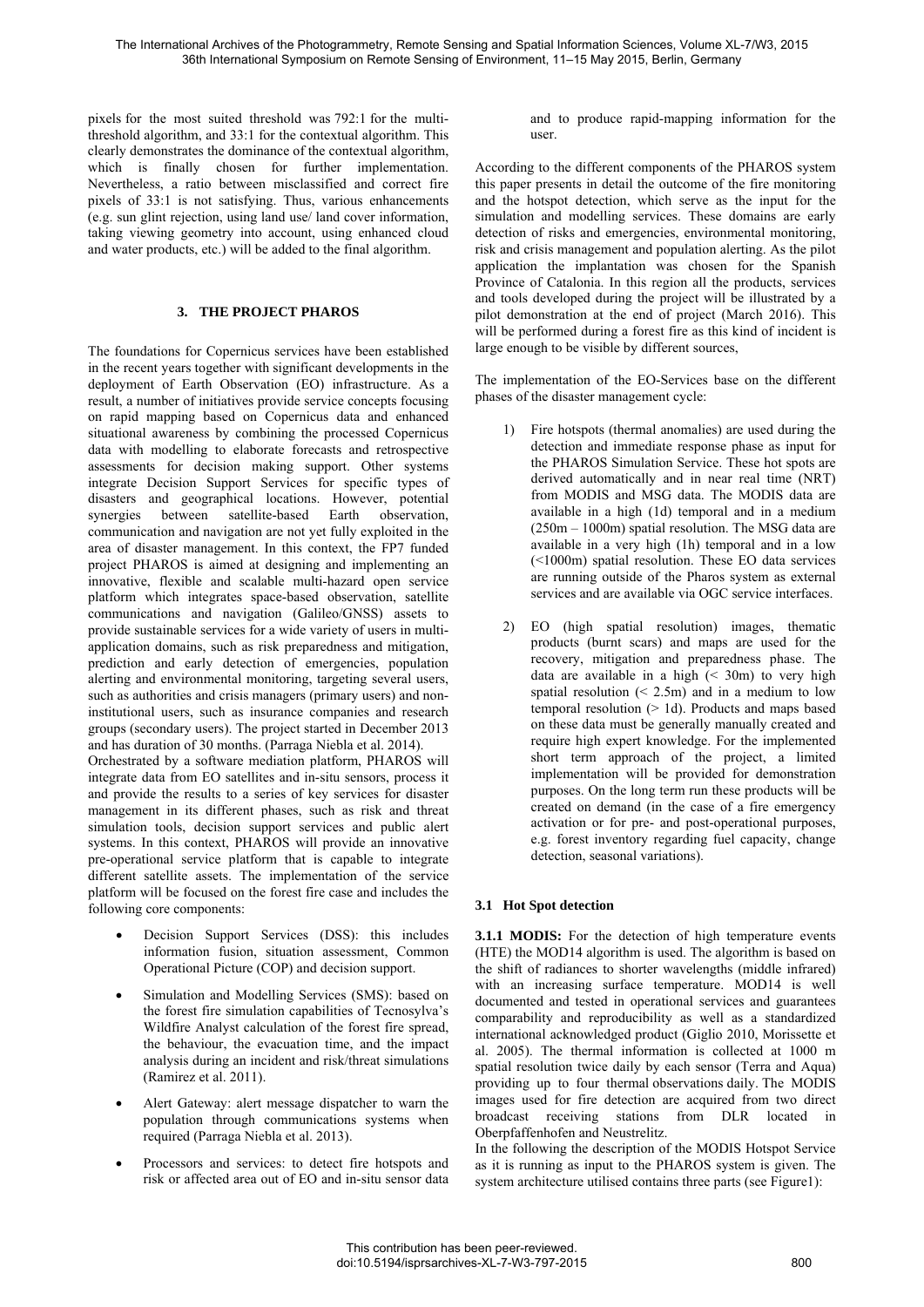The International Archives of the Photogrammetry, Remote Sensing and Spatial Information Sciences, Volume XL-7/W3, 2015 36th International Symposium on Remote Sensing of Environment, 11–15 May 2015, Berlin, Germany

- the data layer,
- the service layer,
- the client layer.



Figure 1. Technical schema of the implemented system

The data layer describes the different data sources: the external remote sensing data archive, the local data for processing and the geodatabase of products created for publishing. A catalogue service interface (CSW) establishes a connection to the metadata catalogue of the archive. Processing and data access services are communicating with the data layer. The central component is a web processing service (WPS), which communicates with the data archive and the local WPS data directory to process this data and publishes the finally derived products in the geodatabase. In the "Local data" directories, the files created by the executed process are stored. A service for executing processing chains communicates with the WPS and the geodata access service communicates with the geodatabase. These services provide interfaces like OGC WMS (Web Map Service), WFS (Web Feature Service), WCS (Web Coverage Service) and WPS, so that a client can work with these data using OGC compliant services. The services can be implemented in the PHAROS system through any OGC compatible Web GIS or any GIS Desktop software like e.g. uDig, ESRI ArcMap, Quantum GIS. For the web-based processing, OGC specifies the Web Processing Service (Open Geospatial Consortium 2007). This specification describes an interface for publishing processes on the web. WPS provides three methods: "GetCapabilities", "DescribeProcess" and "Execute". For the implementation of the OGC WPS standards the Python-based software PyWPS in an Apache Webserver is used (Cepicky 2011). The output of the WPS is the provision of a WFS with the location of the hot spots in near-real time for Europe and surrounding countries, including information about:

- Latitude and longitude,
- Administrative boundaries,
- Vegetation and land cover (Corine land cover, 100 m resolution and Global Land Cover, 1000 m product),
- Brightness temperature,
- Confidence level,
- FRP (Fire Radiative Power).

Next to the integration of the WFS in the PHAROS service platform the established service is available

http://www.zki.dlr.de/services/fire/modis/map. This visualisation based on a WMS which is provided through an API based on the GeoServer. This API gives the possibility to add new layers on GeoServer by using the HTTP REST interface. The interface allows the client to transfer the generated output data (vector or raster data) to GeoServer and display it on the fly in a map. Therefore, spatial output data can be displayed directly after processing in the web-based processing client (Eberle et al. 2011, Eberle and Strobl 2012).

**3.1.1 MSG-Seviri:** In order to PHAROS requirements the MODIS hot spot detection service will be enhanced with the integration of other satellite missions. The most advantages can be achieved by using a geostationary satellite. On the one hand, the service will provide hot spots in a high temporal resolution (up to 15 minutes) and on the other hand, fires during the night will be detected as well.

The Seviri Sensor (Spinning Enhanced Visible and Infrared Imager) is installed on MSG-1 and 2 (Meteosat Second Generation satellite) platforms and covers Europe and northern Africa. The Seviri Sensor provides data in 12 different wavelengths within the visible to infra-red spectrum and with a pixel size of 1 km for the high resolution visible channels, and up to 3 km for the infrared channels. Accordingly to MODIS, the active fire detection uses the shift of the peak emission and the increased sensitivity to temperature changes to detect high temperature events within a pixel. For a surface at a brightness temperature around 300 K the spectral radiance peaks is at a wavelength around 10 µm. The peak wavelength decreases as the brightness temperature increases. The algorithm detects hot spots by a combination of threshold tests using band 9 (3.8) micron) and band 14 (10.5 micron) (Amraoui et al. 2010).

In comparison to MODIS the DLR does not directly receive the MSG-Seviri data in near real time. In order to use the EUMETSAT (European Organisation for the Exploitation of Meteorological Satellites) near real time processing service, this service will fetch up the derived hot spots (5 minutes after the data acquisition) and will provide the information through the presented processing chain (cf. section 3.1.1) to the PHAROS service platform (Eumetsat 2010).

#### **3.2 EO data, thematic products and maps**

The provided EO Data Processor (Figure 2) gives the possibility to use EO data (satellite and airborne based) and its derived products in the service platform and in the following services/systems (SMS and DSS).



Figure 2. The EO Data Processor within the PHAROS Architecture

The EO data and derived data products will be provided with INSPIRE/OGC compliant services (WMS/WFS/WCS/CSW) through the EOC Geoservice of the Earth Observation Center (EOC) of DLR (Dengler et al 2013).

The EO images will be acquired during the project, depending on availability, to ensure the regular monitoring (fire prevention/mitigation) for the pilot demonstration. The data will be mainly provided by the Copernicus Space Component (CSC)-Data Access (formerly Data Warehouse) and through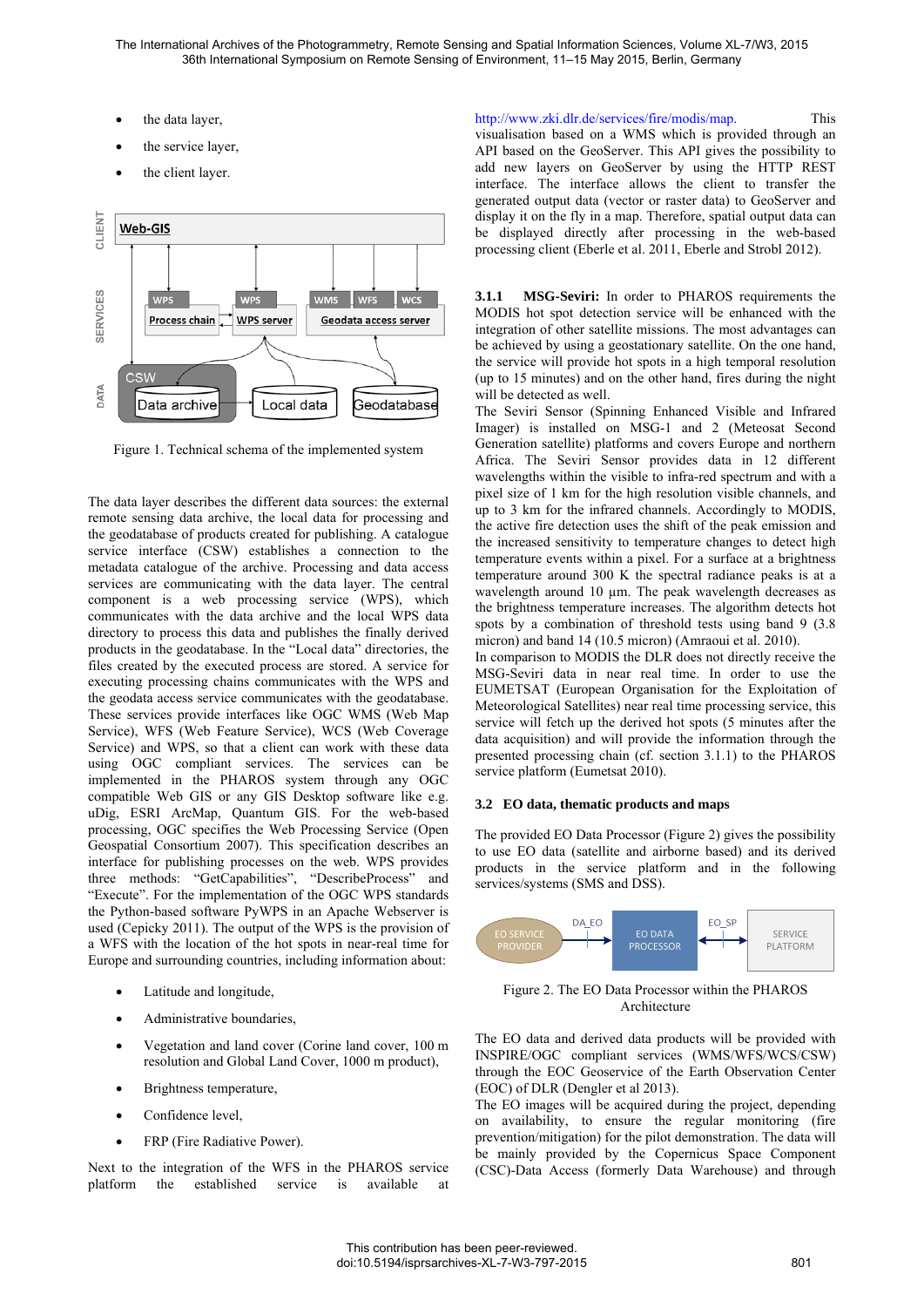DLR science service data access (TerraSAR-X Mission and FireBird Mission). The data records primarily encompass high resolution (HR) and very high resolution (VHR) satellite images. A set of the following satellite images will be provided for the pilot area:

- Landsat 7, 8
- RapidEye
- FireBird (TET/BIROS)
- $\bullet$  Spot 5/6/7
- $\bullet$  Worldview-2, -3
- TerraSAR-X

The services described in this chapter will not be provided automatically. Instead, they must be triggered and preprocessed and analysed. In the case of the PHAROS project, this service will be performed once during and in preparation of the project pilot demonstration through the services of the DLR-ZKI (Center for Satellite-Based Crisis Information) and will be further realised for the Target System.

In the course of the monitoring process in preparation of the pilot demonstration, a satellite data archive will be compiled for the pilot area.

**3.2.1 Thematic products:** Based on the EO images, the following thematic layers will be produced:

- Burnt scars,
- Fire locations,
- Affected population.

The listed thematic products will be derived using semiautomatic algorithms, which are explained in the following. *Burnt scars* 

The burnt scars describe the area affected by the fire. Optical satellite data are preferably used for burned area detection, due to their ability to detect forest fires in the near and middle infrared, their high interpretability and information content.

At DLR-ZKI the software tool RaMaFire (Rapid Mapping Fire Tool) was developed. This is used operationally for the automatic or semi-automatic detection of burnt scars using optical as well as SAR data. The optical part of the algorithm uses a fuzzy classification approach based on different index calculation such as BAI (Burnt area index) in single-temporal approaches or temporal differences in multi-temporal images. If clouds, cloud shadows or smoke plumes of active fires preclude the burnt area detection in optical images, SAR image can be considered. The SAR burnt area detection uses different change detection techniques and a fuzzy classification approach. The simultaneous use of both measurements potentially allows allweather burnt area detection (Bernhard et al. 2011).

### *Fire locations*

The assignment of the fire location is similar to the automatic hot spot detection (cf. section 3.1). For EO images with bands in the middle infrared - MIR (about 3.9 microns) an automatic detection will be used (like Landsat and TET/BIROS). In the absence of the MIR a manual derivation through visual interpretation is necessary.

### *Affected population*

Population living in physically affected extent of burnt scars. The calculation of the affected population depends on the available population data sets (Global Urban Extent or Landscan). In general, this thematic product is an intersection

of population layers and the burnt scars and gives references about the distribution of the affected population.

### **3.2.2 Maps:**

Through the combination of EO images and the thematic layers, thematic maps of the post disaster situations can be produced. The process is similar to the production of thematic layers and requires manual input; therefore it is considered primarily for the pilot demonstration and the long term approach. Thereby the following maps will be provided:

- Geographic Reference Map
- Fire Extent Map
- Damage Assessment Map
- Fire Monitoring Map

# **3.3 Outlook of the project PHAROS**

Due to the presented work in the PHAROS project the following points can be concluded: The scientific applications and the development of EO images to support disaster management, particular the emergency response through the hot spot detection, show the advantages of the use of remote sensing. The section 3 described the design and the implementation of the MODIS hot spot detection service. The design of the system architecture was developed in 3 modules to integrate further services. Based on the PyWPS and the Apache Webserver technology the WPS was implemented to handle the large raster data. The generation of the output is done by the HTTP-REST (API of GeoServer) to provide an OGC compatible WMS. Besides the automatic services high resolution images, thematic products and maps are provided for the pilot demonstration. The maps provide valuable information for the disaster preparedness and mitigation as well as the emergency response and post-disaster monitoring with information about the fire locations, the burnt scars and the affected population. The presented EO services can be expanded or supplemented throughout the duration of the project by other European services. In order to generate the Hot Spots data we can draw on the European Forest Fire Information Service (EFFIS). Regarding the manual production of secondary products (thematic layers) and map production, the ZKI-Service as well as the Copernicus EMS Services is suitable. Moreover, the integration of Sentinel -1 and -2 data in the EO services is considered. Especially for the pilot demonstration the Sentinel data will increase data availability and diversity and therefore support crisis evaluation and management. Next to the implementations of the shown services a scientific evaluation of the MODIS and MSG-Seviri hot spots with reference data (like in-situ data and other satellite based information) is in process. After the final enhancements and the validation of the AVHRR-hot spot detection algorithm the improvement of the PHAROS platform with the AVHRR hot spots is designated.

### **4. ACKNOWLEDGEMENTS**

The research leading to these results has received funding from the European Community's Seventh Framework Programme ([FP7/2007-2013]) under grant agreement n° [606982].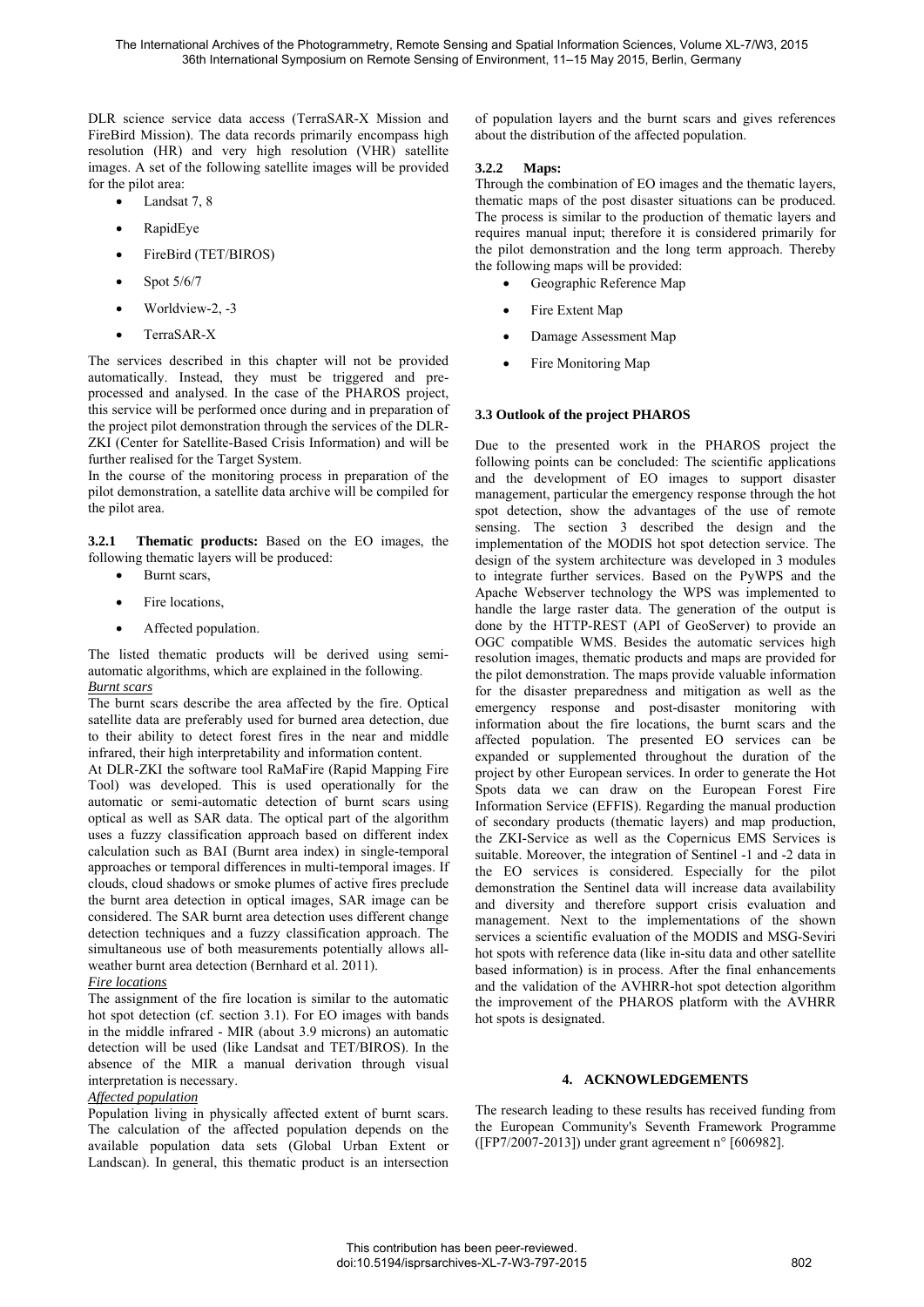### **REFERENCES**

Amraoui, M., DaCamara, C. C., Pereira, J.M.C., 2010. Detection and monitoring of African vegetation fires using MSG-SEVIRI imagery, Remote Sensing of Environment., 114, pp. 1038-1052.

Arino, O., Melinotte, J. 1998. Cover The 1993 Africa Fire Map, International Journal of Remote Sensing, 19(11),pp. 2019- 2023.

Bernhard, E.M, Twele, A., Gähler, M., 2011. Rapid Mapping of Forest Fires in the European Mediterranean Region – a Change Detection Approach Using X-Band SAR-Data, Photogrammetrie, Fernerkundung, Geoinformation (PFG), 4, p. 261-270.

Boles, H., Verbyla, D., 2000. Comparison of Three AVHRR-Based Fire Detection Algorithms for Interior Alaska, Remote Sensing of Environment, 72, pp. 1-16.

Cahoon, D., Stocks, B., Levine, J., Cofre, W., Pierson, J., 1994. Satellite analysis of the severe 1987 forest fires in Northern China and Southeastern Siberia, Journal of Geophysical Research, 99, pp. 18627- 18638.

Cepicky, J. 2011. Welcome to pyWPS", available at: http://pywps.wald.intevation.org/ (15. Feb. 2015).

Chung, Y., Le, H., 1984: Detection of fire smoke plumes by satellite imagery, Atmospheric Environment, 18, pp. 2143- 2151.

Chuvieco, E., Martin, P., 1994. Global fire mapping and fire danger estimation using AVHRR images, Photogrammetric Engineering and Remote Sensing, 60, pp. 563-570.

Chuvieco, E., 2009. Global impacts of fire, Springer, pp. 1-11.

Cracknell, A., Saradjian, M., 1996. Monitoring of straw burning in the U. K. using AVHRR data - summer 1995, International Journal of Remote Sensing, 17(12), pp. 2463-2466.

Csiszar, I., Morisette, J., Giglio, L., 2006. Validation of active fire detection from moderate resolution satellite sensors: The MODIS example in Northern Eurasia, IEEE Transactions on Geoscience and Remote Sensing, 44(7), pp. 1757-1764.

Csiszar, I., Sullivan, J., 2002. Recalculated pre-launch saturation temperatures of the AVHRR 3.7 sensors on board the TIROS-N to NOAA-14 satellites, International Journal of Remote Sensing, 23(24), pp. 5271-5276.

Cuomo, V., Lasaponara, R., Tramutoli, V., 2001. Evaluation of a new satellite-based method for forest fire detection, International Journal of Remote Sensing, 22(9), pp. 1799-1826.

K. Dengler, K.,. Heinen, T., Huber, A., Molch, K., Mikusch, E., 2013. The EOC Geoservice: Standardized Access to Earth Observation Data Sets and Value Added Products, PV November. 2013, Frascati, Italy.

Dowty, P., 1996. The simulation of AVHRR data for the evaluation of fire-detection techniques, In: Biomass Burning and Global Change, Levine, J., (Ed.), (MIT Press: Cambridge, Massachusetts), pp. 25-39.

Dozier, J. 1981. A method for the satellite identification of surface temperature fields of subpixel resolution, Remote Sensing of Environment, 11, pp. 221-22.

Eberle. J., Strobl, C., 2012. WEB-Based Geoprocessing and Workflow Creation for Generating and Providing Remote Sensing Products, Geomatica, Volume 66, pp. 13-26.

Eberle, J., Strobl, C., Schmullius, C., 2011. Processing chains with OGC Web Processing Services to process satellite data interactively in a geoportal. In: Proceedings of the Free and Open Source Software for Geospatial (FOSS4G), Denver, CO, USA, 2011.

EUMETSAT, 2010. Active Fire Monitoring – Factsheet, Doc.No. EUM/OPS/DOC/09/5159, v1, 2010.

Eva, H., Lambin, E. 1998. Burnt area mapping in Central Africa using ATSR data, International Journal of Remote Sensing, 19(3), pp. 473-497.

Fernández, A. Iller, P. Delgado, J., Calle, A., 1995. A system for operational fire monitoring using AVHRR images, the 1995 Meteorological Satellite Data Users`Conference, EUMETSAT, Darmstadt, Germany, EUM P17, pp. 123-130.

Flasse, S., Ceccato, P., 1996. A contextual algorithm for AVHRR fire detection, International Journal of Remote Sensing, 17(2), pp. 419-424.

Giglio, L., Kendall, J., Justice, C., 1999. Evaluation of global fire detection algorithms using simulated AVHRR infrared data, International Journal of Remote Sensing, 20(10), pp. 1947- 1985.

Giglio, L. "MODIS Collection 5 Active Fire product User's Guide, Version 2.4". Science Systems and Applications, Inc., University of Maryland, Department of Geography, 2010.

Harris, A., Rothery, D., Carlton, R., Langaas, S., Mannstein, H., 1995. Non-zero saturation of AVHRR thermal channels over high temperature targets: Evidence from volcano data and a possible explanation, International Journal of Remote Sensing, 16, pp. 189-196.

Illera, P., Fernandez, A., Delgado, J., 1995. Fire monitoring in Spain using NOAA thermal data and NDVI, Sensors and Environmental Applications for Remote Sensing, (Asken, Ed), Balkema, Rotterdam, pp. 377-383

Justice, C., Kendall, J., Dowty, P., Scholes, R., 1996. Satellite remote sensing of fires during the SAFARI campaign using NOAA advanced very high resolution radiometer data, Journal of Geophysical research, 101(23), pp. 823-851(863)

Kalpoma, K., Kudoh, J-I, 2006. A new algorithm for forest fire detection method with statistical analysis using NOAA AVHRR iamges, International Journal of Remote Sensing, 27(18), pp. 3867-3880.